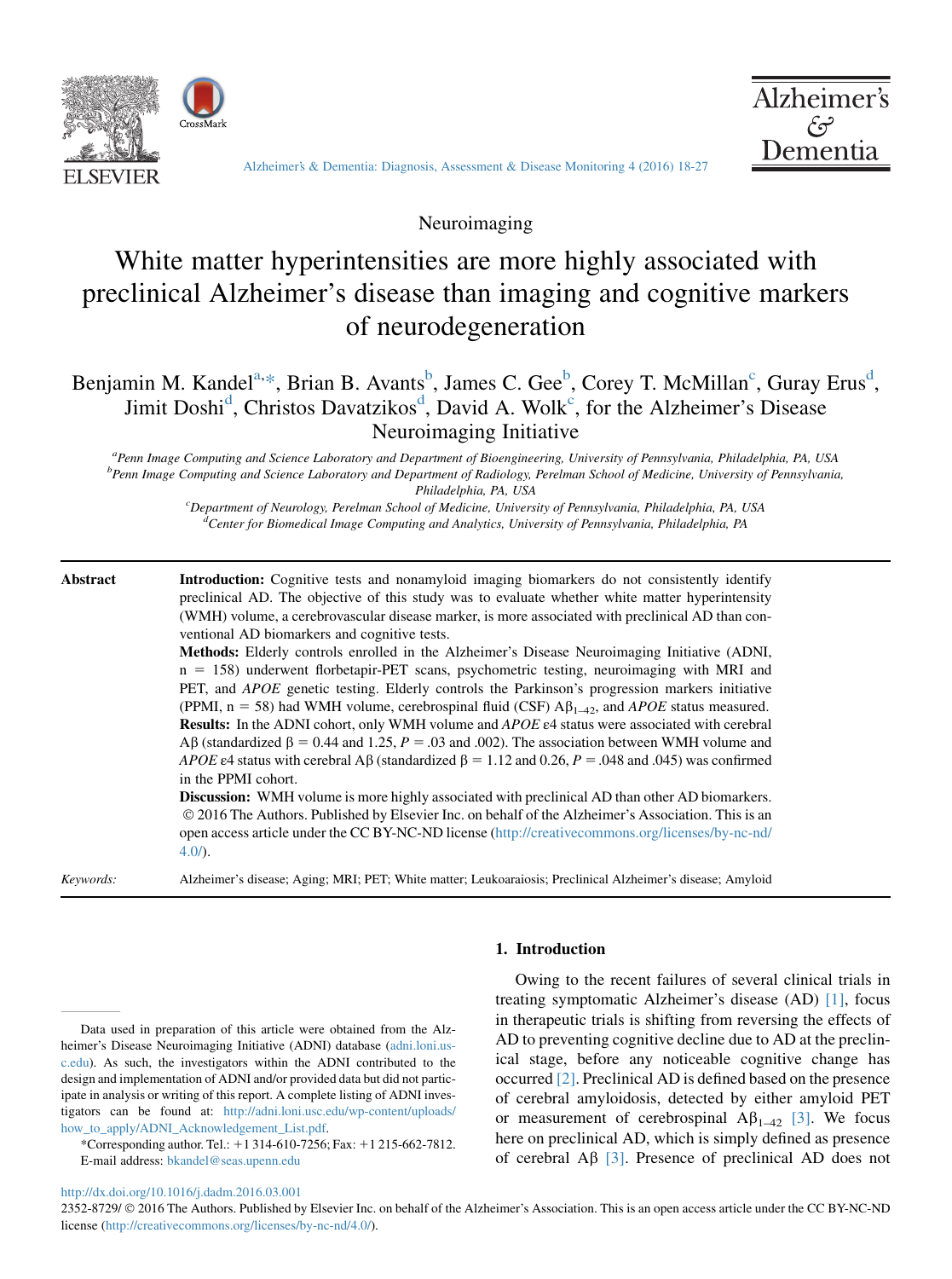necessarily imply that clinical AD will result but does appear to come with a higher risk of developing clinical AD [\[4\].](#page-7-0) Because of the importance of preclinical AD, an accurate and thorough understanding of the cognitive and brain changes at this stage is critical. Furthermore, predictors of preclinical AD are potentially valuable in the context of clinical trials to enrich populations before the use of more expensive or invasive amyloid measurement.

Within cognitively normal older adults, two predictors of amyloid status have already been relatively well established: age and apolipoprotein E  $(APOE)$  status [\[5,6\]](#page-7-0). Beyond these risks, it is possible that other neurodegenerative biomarkers and cognitive changes that presumptively represent the downstream effect of the presence of cerebral  $\mathbf{A}\mathbf{\beta}$ , such as hippocampal atrophy, hypometabolism, and subjective cognitive impairment, may also be sensitive to preclinical AD [\[7–9\]](#page-7-0). Although these markers clearly predict conversion from mild cognitive impairment (MCI) to probable AD [\[10–14\]](#page-7-0) and the presence of cerebral amyloid in MCI to varying degrees [\[15\],](#page-7-0) their value in preclinical disease is less well established.

One neuroimaging measure that has received less, but growing, attention in relationship to AD is the presence of white matter hyperintensity (WMH) volume. WMH volume has been associated with clinical AD  $[16,17]$ , cognitive ability [\[18\],](#page-7-0) cortical atrophy [\[19\]](#page-8-0), and AD pathology in cognitively normal populations [\[20\]](#page-8-0), but no study has examined the association of WMH volume with preclinical AD in the context of more established imaging and cognitive AD biomarkers. Here, we compare the association of a variety of biomarkers, including neurodegenerative, genetic, functional, and cognitive biomarkers, as well as WMH volume, with preclinical AD. This comparison sheds light on the pathogenesis of AD and can inform subsequent studies on longitudinal trajectories of AD biomarkers.

#### 2. Methods

#### 2.1. Clinical data

#### 2.1.1. Subjects

Data used in the preparation of this article were obtained from two publicly available data repositories: the Alzheimer's Disease Neuroimaging Initiative (ADNI) database [\(adni.loni.](http://adni.loni.usc.edu) [usc.edu\)](http://adni.loni.usc.edu) and the Parkinson's Progression Markers Initiative (PPMI) database [\(www.ppmi-info.org/data](http://www.ppmi-info.org/data)). The ADNI was launched in 2003 by the National Institute on Aging, the National Institute of Biomedical Imaging and Bioengineering, the Food and Drug Administration, private pharmaceutical companies and nonprofit organizations, as a \$60 million, 5 year public-private partnership. The primary goal of ADNI has been to test whether serial magnetic resonance imaging (MRI), positron emission tomography (PET), other biological markers, and clinical and neuropsychological assessment can be combined to measure the progression of MCI and early Alzheimer's disease (AD). For up-to-date information on the PPMI study, visit [www.ppmi-info.org](http://www.ppmi-info.org).

Data used in this article were downloaded from the ADNI website in November 2014. We included all cognitively normal subjects from ADNI2 and ADNI-GO who had undergone florbetapir-PET scans to obtain a measure of cerebral amyloidosis, APOE genotyping, FDG-PET, structural magnetic resonance (MR) imaging, and all cognitive tests examined. Only subjects with Freesurfer cortical and hippocampal segmentations judged acceptable by the structural MR processing core were included. Inclusion criteria for the study and diagnostic criteria for establishing disease state were as previously reported [\[21\]](#page-8-0). For up-to-date information on specific inclusion and exclusion criteria, please see [www.adni-info.org.](http://www.adni-info.org) Data were also downloaded from the PPMI website, October 2014. Inclusion criteria for these study data included a baseline diagnosis of cognitively normal, a T1-weighted and Flair MRI, CSF analysis of AD biomarkers, and APOE genotyping. For up-to-date information on the PPMI study, visit [www.ppmi-info.org.](http://www.ppmi-info.org)

#### 2.2. Psychometric testing

The following measures were included in the analysis: the mini-mental state examination [\[22\]](#page-8-0), Rey Auditory Verbal Learning Test [\[23\]](#page-8-0), immediate and delayed recall of the Logical Memory Test [\[24\],](#page-8-0) the Trail Making Test [trails A and trails B] [\[25\],](#page-8-0) category fluency [animals [\[26\]](#page-8-0)], and Boston Naming Test [\[27\]](#page-8-0). Given the importance of memory in prodromal AD, we examined several of the AVLT measures, which depend on differential aspects of episodic and working memory [\[28\]](#page-8-0). For the present study, we analyzed performance on the fifth immediate memory trial (AVLT Trial 5 Recall), 5-minute and 30-minute delayed recall (AVLT 5-min Recall, AVLT 30-min Recall), and recognition memory discrimination (AVLT recognition discrimination). To account for false alarms to nonstudied items, we calculated a measure of discriminability, d-prime (d'), in a standard fashion [\[29\]](#page-8-0).

In addition to psychometric measures, we also examined a measure of cognitive complaints via the Everyday Cognition (ECog) questionnaire [\[30,31\]](#page-8-0), using both informantreport and self-report data. Informants and participants are separately queried as to the degree to which particular everyday functioning has changed compared to 10 years earlier. Responses for ADNI were obtained on a five-point scale, with increasing values indicating more complaints and 5 indicating "do not know". The global scores were averaged separately over informant-rated and self-rated scales, excluding values of 5.

#### 2.3. Determination of amyloid status

Florbetapir-PET was administered in accordance with the ADNI PET protocols available online [\(http://adni.](http://adni.loni.usc.edu/data-samples/pet) [loni.usc.edu/data-samples/pet](http://adni.loni.usc.edu/data-samples/pet)), and image processing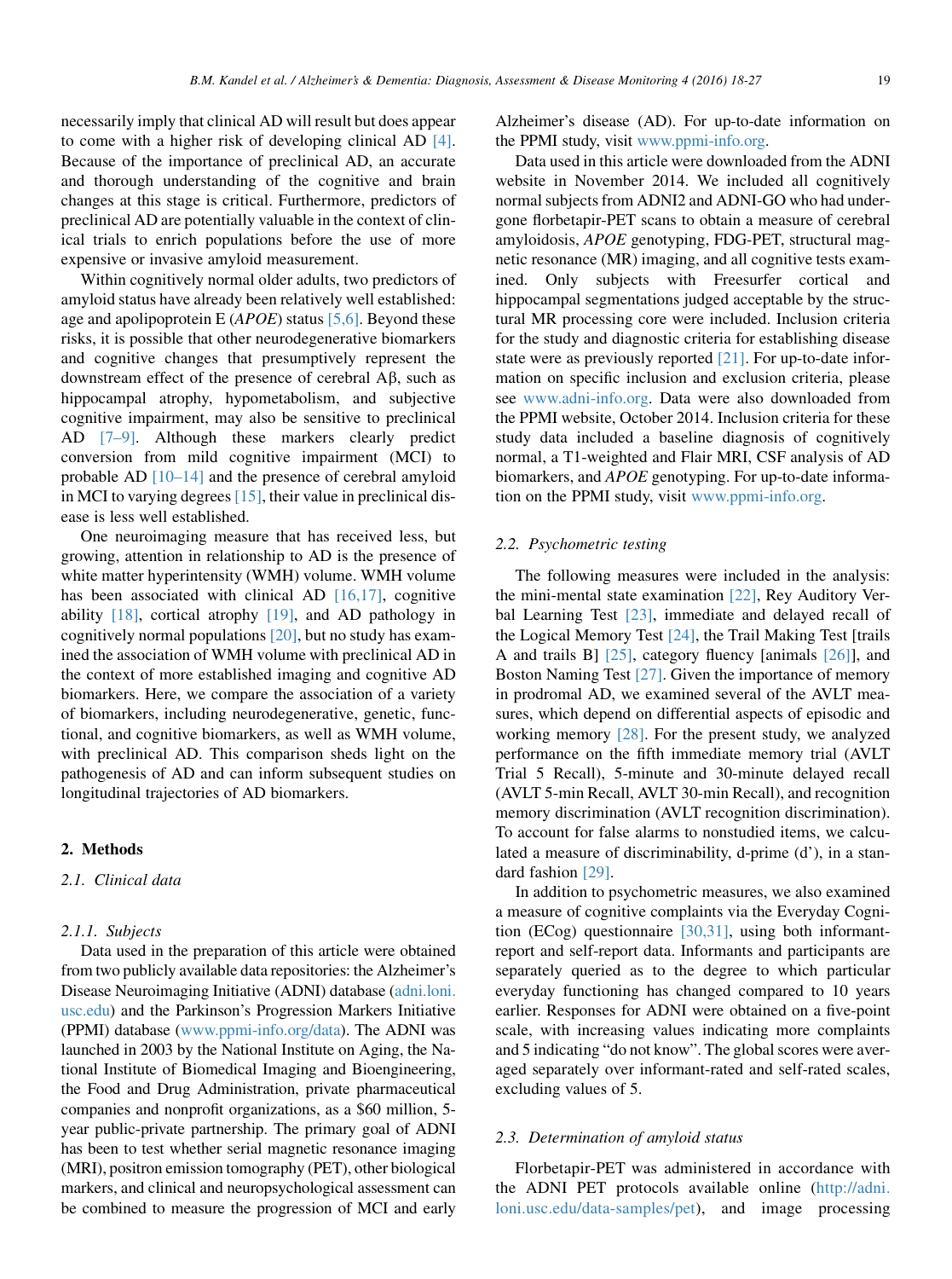was performed by the ADNI core laboratory as described previously [\[32\].](#page-8-0) Briefly, a PET scan was acquired 50– 70 minutes after injection of florbetapir. Images were smoothed and aligned to an MPRAGE anatomic image to obtain a cortical segmentation. Mean florbetapir uptake in lateral and medial frontal, anterior and posterior cingulate, lateral parietal, and lateral temporal regions was normalized to uptake in the cerebellum to obtain a mean cortical standardized uptake value ratio (SUVr). Cortical florbetapir uptake of  $\geq 1.11$  was considered "positive" for cortical A $\beta$  [\[32\]](#page-8-0). APOE genotyping was performed as described on the ADNI website ([http://adni.loni.usc.](http://adni.loni.usc.edu/data-samples/genetic-data/) [edu/data-samples/genetic-data/\)](http://adni.loni.usc.edu/data-samples/genetic-data/).

#### 2.4. Neuroimaging biomarkers

Processing of neuroimaging data was performed by ADNI cores and made publicly available. FDG-PET scans were acquired and analyzed in accordance with a standard protocol  $[33]$ . Mean FDG uptake was averaged  $>5$  ROI's that are sensitive to AD-related changes in metabolism, including right and left angular gyri, right and left inferior temporal regions, and bilateral posterior cingulate. Cortical thickness and hippocampal volume measurement based on MRI scans were performed according to the standard ADNI Freesurfer [\[34\]](#page-8-0) processing pipeline and downloaded from the ADNI website. Only images that passed ADNI quality control for the temporal, occipital, and parietal lobe were included. Cortical thickness in the caudal portion of the middle frontal gyrus, medial portion of the orbital frontal cortex, inferior parietal lobule, lateral portion of the occipital cortex, inferior temporal gyrus, entorhinal cortex, temporal pole, and the isthmus of the cingulate cortex were averaged to form a meta-ROI thought sensitive to early AD-related neurodegeneration, as previously suggested [\[35\]](#page-8-0). WMH volumes were computed by the ADNI core laboratory in accordance with previously published protocols [\[36\].](#page-8-0) Briefly, FLAIR MR images were corrected for inhomogeneity and warped to T1 images to provide a segmentation. WMHs are seeded at points that are  $>3.5$  standard deviations from the mean signal in white matter, and final segmentation is based on a Bayesian approach, combining spatial priors and tissue class constraints. The WMH segmentation also included segmentations of white matter, gray matter, and CSF; the sum of the tissue volumes was used as a surrogate for intracranial volume. For analysis, WMH volumes were normalized to intracranial volume and transformed using the natural logarithm.

#### 2.5. PPMI analysis

To analyze evidence for the presence of evidence for cerebral amyloidosis, we evaluated CSF amyloid-beta  $(A\beta_{1-42})$ . PPMI has completed two CSF analyses, Project 101 and Project 103, and overall  $A\beta_{1-42}$  were significantly elevated in the latter. To maximize sample sizes, we adapted a linear regression transformation method for CSF  $\mathsf{AB}_{1-42}$  to transform the elevated values from Project 103 to match values from Project 101, as previously reported [\[37\]](#page-8-0): Transformed  $A\beta_{1-42} = 1.82994 + (A\beta_{1-42} \times 0.61562)$ . In our transformed CSF series, we observed that a  $A\beta_{1-42}$  CSF cutoff of 198 pg/mL marked the first point of deviation from the normal distribution of  $A\beta_{1-42}$  CSF values, so we selected this cutoff to classify participants as being positive or negative for  $CSF$  A $\beta$ .

We applied an automated MR image processing pipeline for quantifying WMH volume in the PPMI cohort. The T1-weighted scan of each subject was first preprocessed for correction of intensity inhomogeneities [\[38\].](#page-8-0) A multiatlas skull-stripping algorithm was applied using study-specific atlases for the extraction of the brain tissue [\[39\].](#page-8-0) Images with quality issues, such as low T1 resolution, were excluded from the analysis and brain masks with errors were manually corrected. A multi-atlas label-fusion method, which uses nonlinear registration for transferring atlas labels to subject space, was applied to form the basis of the white and gray matter segmentations [\[40,41\].](#page-8-0) Regions of WMH were segmented using a multimodal segmentation method, white matter lesion segmentation (WMLS), using T1 weighted and fluid-attenuated inversion recovery (FLAIR) images [\[42\].](#page-8-0) WMLS is a supervised learning method that trains on lesions manually delineated by an expert radiologist. The lesion segmentation involves data preprocessing via histogram standardization and co-registration, feature extraction, training a voxelwise discriminative model, voxelwise label assignment, and false-positive elimination. Quality control was performed on final volumetric data by overlaying each subject's lesion map on the FLAIR image. None of the lesion masks had errors that would require exclusion. There were minor errors, particularly in the determination of the boundaries of large lesions. However, we did not prefer to correct them manually, as the intra-rater and inter-rater variability associated with manual delineations could potentially bias the results.

#### 2.6. Statistical analysis

All statistical analyses were performed using the R programming language, version 3.1.0. Two-tailed two-sample  $t$  tests with unequal variances (Welch's  $t$  test) were used to assess differences in demographic characteristics between WMH positive and WMH negative subjects. Logistic regression using a logit link function was used to assess the relationship between white matter hyperintensities and presence of cerebral  $\mathbf{A}\beta$ . Stepwise forward regression was performed to generate an ideal multivariate linear model, using the Bayesian Information Criterion to regularize the model [\[43\].](#page-8-0) For all analyses, patient age, gender, and education were used as covariates. For hippocampal volume, intracranial vault volume (ICV) was used as an additional covariate.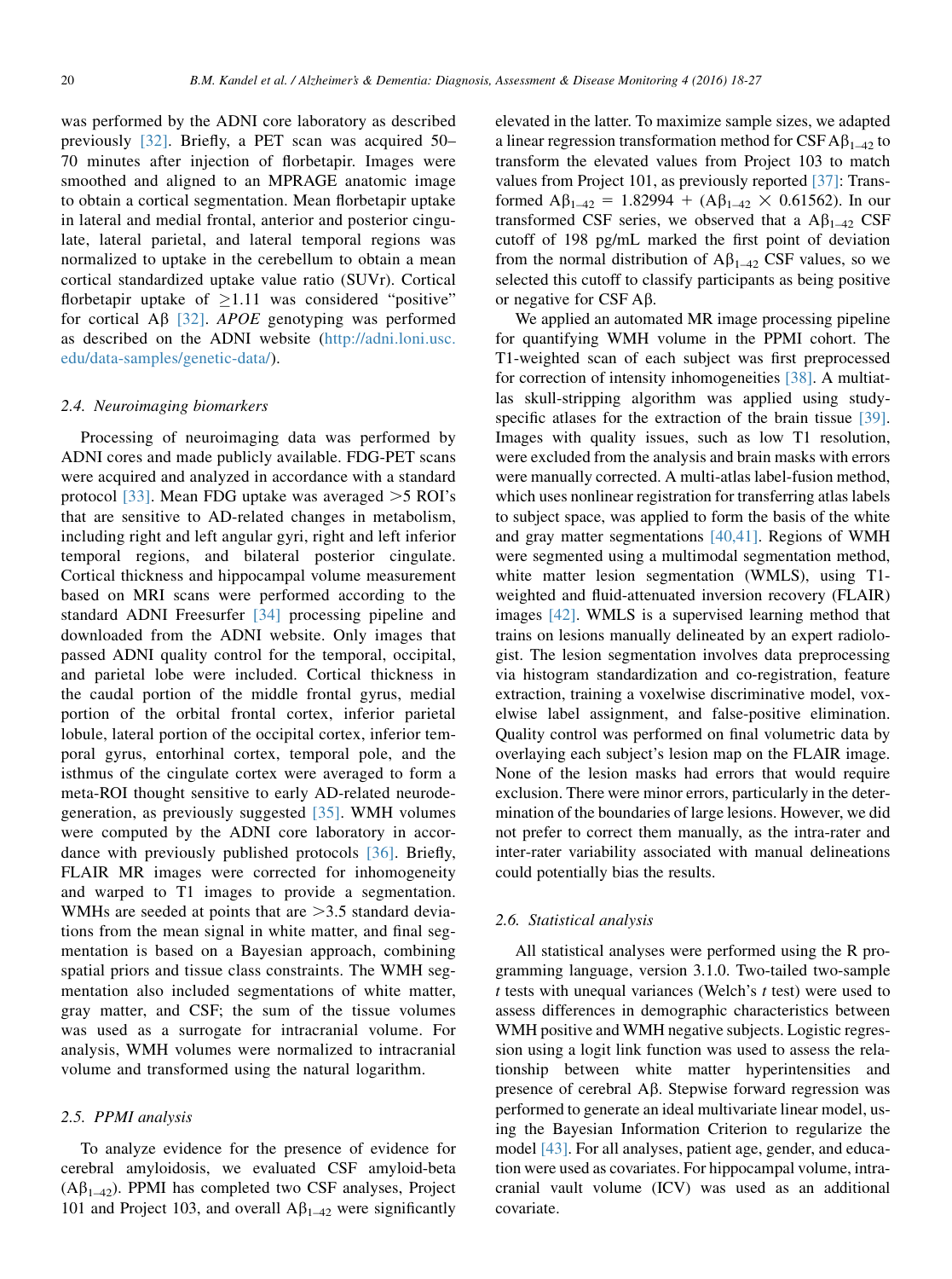#### 3. Results

#### 3.1. Subject demographics

A total of 184 cognitively normal subjects with florbetapir-PET were identified from the ADNI database. Of these, 155 subjects had complete psychometric and imaging variables as described in Methods, including acceptable cortical and hippocampal segmentations. A summary of the demographics of the study population, including the psychometric and imaging information, is given in Table 1.  $\mathbf{A}\beta$ + subjects were slightly older  $(M = 75.1$ , standard deviation (SD) = 5.7) than A $\beta$ - subjects (M = 72.5, SD = 6.1),  $t(100) = 2.4$ ,  $P = .02$  and trended toward having slightly less education (for  $A\beta$ + subjects, M = 16 and  $SD = 2.4$  years; for  $A\beta$  subjects,  $M = 17$  and  $SD = 2.5$  years;  $t(95) = -2$ ,  $P = .05$ ).

#### 3.1.1. Associative models

We computed a logistic regression relating each psychometric test and modality with  $\mathbf{A}\boldsymbol{\beta}$  status, while covarying for age, gender, and education ([Table 2](#page-4-0)). The logistic regression results indicated that the best univariate predictor of cerebral  $\overrightarrow{AB}$  was  $APOE$   $\varepsilon$ 4 status, followed by white matter hyperintensity (WMH) volume. All other imaging and cognitive measures, including FDG-PET, hippocampal volume, ECog, and any AVLT measure, were not significant predictors of  $\overrightarrow{AB}$  status. WMH volume was not increased in APOE  $\epsilon$ 4-carrying subjects (t(85.8) = -0.018, P = .99). The independence between WMH volume and APOE genotype implied that both were independent predictors of  $\overrightarrow{AB}$  status. This was confirmed by running a stepwise forward multivariate regression model, which selected only WMH volume and APOE status as independent predictors. A boxplot comparing WMH volumes in  $A\beta$ + and  $A\beta$  subjects is shown in [Fig. 1](#page-4-0). There was no significant association between WMH and either  $\tau$  or  $\tau$ /A $\beta$  ratio (P = .56 and .09, n.s.).

#### 3.1.2. Replication in PPMI data

Owing to conflicting results in prior studies about the link between WMH volume and  $\mathbf{A}\beta$  pathology, we sought to replicate correlation between WMH volume and  $\mathbf{A}\beta$  pathology with elderly controls from the Parkinson's progression markers initiative. We identified 240 subjects with FLAIR and T1 images. A total of 207 images passed manual quality control; of these, 58 were control subjects. Log WMH volume normalized to ICV was not associated with age  $(p = 0.12, P = .37)$  or gender (t(38) = -1.6, P = .12). A summary of the demographics of the study population is given in [Table 3.](#page-5-0) In contrast to the ADNI cohort, WMH volume was significantly increased in *APOE*  $\varepsilon$ 4 carriers (t(24) = 2.3,  $P = .03$ ). After correcting for age and gender, WMH volume was significantly predictive of  $\mathbf{A}\beta$  status ( $\beta$  estimate  $1.12 \pm 0.57$ ,  $z = 1.97$ ,  $P = .048$ ), even given the limited sample size. A boxplot showing WMH volumes in the PPMI cohort is shown in [Fig. 2.](#page-5-0) However, in the PPMI cohort, a stepwise forward regression model included only APOE ε4 status as a predictor of  $A\beta$  and did not include WMH.

#### 4. Discussion

This study represents the first comprehensive comparative evaluation of a variety of biomarkers to predict

Table 1

Summary of demographics, psychometric scores, and imaging data for ADNI subjects.

| Characteristic                                           | All subjects       | $A\beta+$          | $A\beta-$          |
|----------------------------------------------------------|--------------------|--------------------|--------------------|
| Number of subjects                                       | 158                | 49                 | 109                |
| Number of males                                          | 76                 | 17                 | 59                 |
| Age                                                      | $73.5 \pm 6.1$     | $75.1 \pm 5.7$     | $72.7 \pm 6.2$     |
| Education                                                | $16.4 \pm 2.5$     | $15.9 \pm 2.4$     | $16.7 \pm 2.5$     |
| AVLT trial 5 recall                                      | $11.4 \pm 2.6$     | $11.2 \pm 2.8$     | $11.5 \pm 2.5$     |
| AVLT 5-min recall                                        | $8.8 \pm 3.6$      | $7.9 \pm 3.5$      | $9.3 \pm 3.6$      |
| AVLT 30-min recall                                       | $7.7 \pm 4.0$      | $7.1 \pm 3.6$      | $7.9 \pm 4.2$      |
| AVLT recognition discrimination                          | $3.1 \pm 1.0$      | $3.1 \pm 1.0$      | $3.2 \pm 1.0$      |
| Trail making test A                                      | $33.3 \pm 10.6$    | $35.7 \pm 10.4$    | $32.2 \pm 10.5$    |
| Trail making test B                                      | $80.3 \pm 38.9$    | $84.7 \pm 36.7$    | $78.3 \pm 39.9$    |
| Boston naming test                                       | $28.1 \pm 2.3$     | $28.1 \pm 2.0$     | $28.2 \pm 2.4$     |
| Category fluency (animals)                               | $21.4 \pm 5.5$     | $21.7 \pm 4.8$     | $21.2 \pm 5.8$     |
| Mini-mental status examination                           | $29.0 \pm 1.3$     | $29.0 \pm 1.0$     | $28.9 \pm 1.4$     |
| Logical memory                                           | $14.2 \pm 3.0$     | $14.0 \pm 3.3$     | $14.3 \pm 2.8$     |
| Logical memory, delayed                                  | $13.4 \pm 3.1$     | $13.1 \pm 2.9$     | $13.5 \pm 3.2$     |
| Subject-reported ECOG score                              | $1.3 \pm 0.3$      | $1.3 \pm 0.3$      | $1.3 \pm 0.3$      |
| Study partner-reported ECOG score                        | $1.2 \pm 0.3$      | $1.1 \pm 0.2$      | $1.2 \pm 0.3$      |
| White-matter hyperintensity volume $\text{(mm)}^3$ )     | 3084 (1789–5657)   | 4836 (3133–7861)   | 2644 (1402-4864)   |
| Mean FDG-PET SUVR of AD meta-ROI                         | $1.3 \pm 0.1$      | $1.3 \pm 0.1$      | $1.3 \pm 0.1$      |
| Hippocampal volume                                       | $3754.7 \pm 451.7$ | $3640.2 \pm 432.4$ | $3806.2 \pm 452.6$ |
| Mean cortical thickness of AD meta-ROI                   | $2.7 \pm 0.1$      | $2.7 \pm 0.1$      | $2.7 \pm 0.1$      |
| Number (percent) of <i>APOE</i> $\varepsilon$ 4 positive | 47 (30%)           | 23 (47%)           | 24(22%)            |

Values are reported as mean  $\pm$  standard deviation except for white-matter hyperintensities, which are reported as median and interquartile ranges.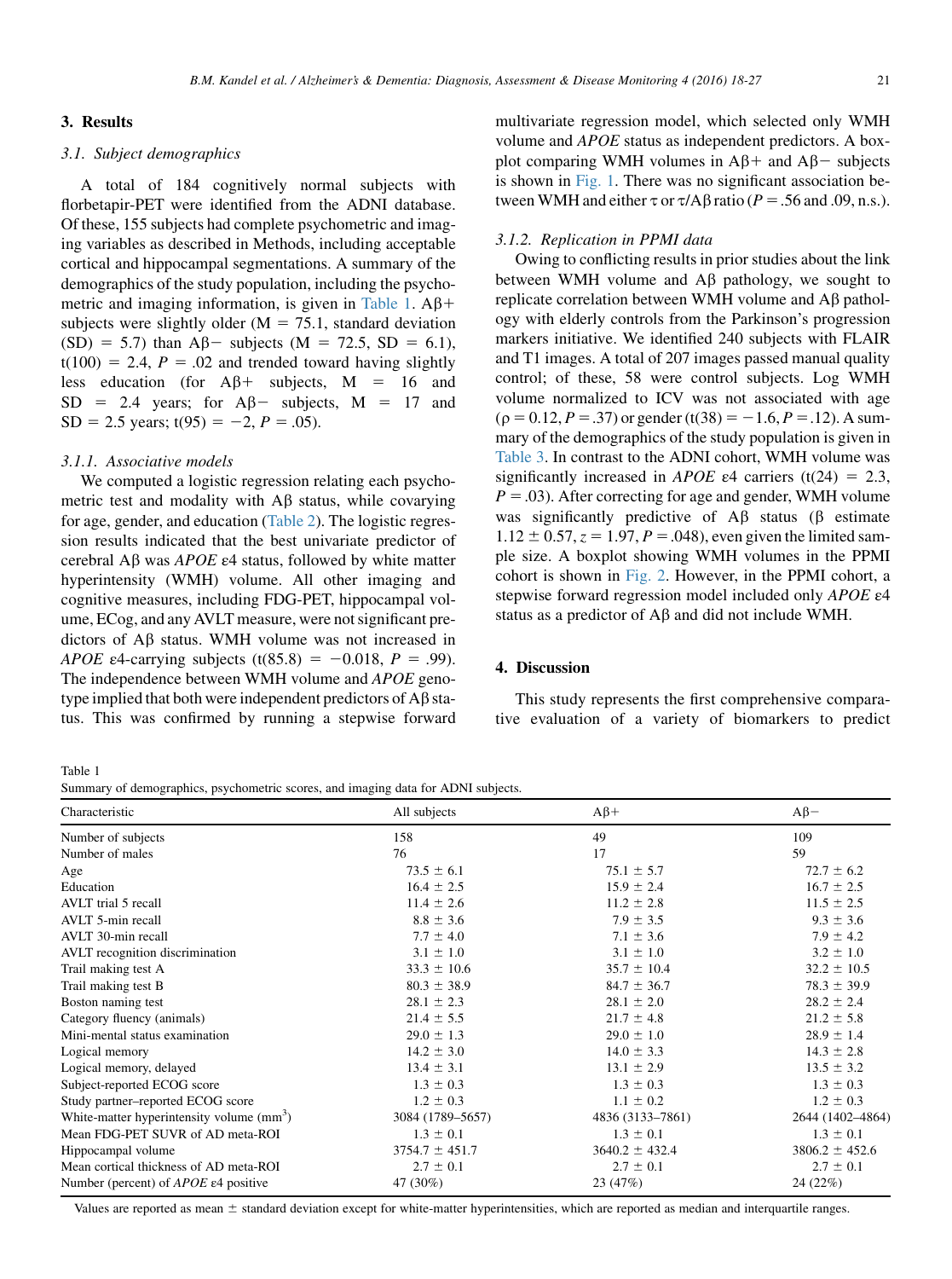<span id="page-4-0"></span>Table 2 Summary of univariate logistic regressions predicting  $\mathbf{A}\beta$  status from each psychometric test and imaging biomarker for ADNI subjects.

|                                           | Standardized | Standard |         | P        |
|-------------------------------------------|--------------|----------|---------|----------|
| Variable                                  | β estimate   | error    | z value | value    |
| AVLT trial 5 recall                       | $-0.09$      | 0.17     | $-0.53$ | .60      |
| $AVLT$ 5-min recall                       | $-0.29$      | 0.18     | $-1.63$ | .10      |
| $AVLT$ 30-min recall                      | $-0.17$      | 0.17     | $-0.95$ | .34      |
| Trail making test A                       | 0.19         | 0.17     | 1.14    | .26      |
| Trail making test B                       | 0.04         | 0.17     | 0.21    | .83      |
| Boston naming test                        | 0.05         | 0.18     | 0.29    | .77      |
| Category fluency (animals)                | 0.24         | 0.18     | 1.34    | .18      |
| Mini-mental status<br>examination         | 0.08         | 0.18     | 0.47    | .64      |
| Discrimination                            | $-0.01$      | 0.17     | $-0.08$ | .94      |
| Logical memory                            | $-0.02$      | 0.17     | $-0.11$ | .91      |
| Logical memory, delayed                   | $-0.13$      | 0.17     | $-0.74$ | .46      |
| Subject-reported ECOG<br>score            | $-0.10$      | 0.18     | $-0.58$ | .56      |
| Study partner-reported<br>ECOG score      | $-0.17$      | 0.20     | $-0.85$ | .40      |
| Log white-matter<br>hyperintensity volume | 0.44         | 0.20     | 2.19    | $.028*$  |
| Mean FDG-PET SUVR of<br>AD meta-ROI       | $-0.18$      | 0.17     | $-0.77$ | .44      |
| Hippocampal volume                        | $-0.13$      | 0.17     | $-0.77$ | .44      |
| Mean cortical thickness of<br>AD meta-ROI | 0.01         | 0.17     | 0.07    | .94      |
| $APOE$ $\varepsilon$ 4 status             | 1.25         | 0.40     | 3.15    | $.002**$ |

Age, gender, and education level (in years) were included as covariates. All data were scaled before regression to facilitate inspection of regression coefficients. The only variables significant at the  $P = .05$  level were APOE status and log white-matter hyperintensity volume.

 $*P < 05.$ 

 $*$  $P < 005$ .

presence of preclinical AD pathology in a cognitively normal population. In particular, the surprising finding that WMHs are more highly correlated with AD pathology than any of the standard AD imaging biomarkers or cognitive tests suggests that in the earliest stages of AD, vascular disease, as reflected by WMH, may play a significant role in the development of cerebral amyloidosis or be an early downstream effect of this molecular pathology. The replication of this result in an independent data set, using different image processing techniques, points to the robustness of the finding. The salient association of WMH with preclinical AD supports earlier studies [\[44–46\]](#page-8-0) that have demonstrated a link between WMH and cognitive decline at this stage [\[44\].](#page-8-0) The strength of this association is in contrast to conventional thinking about this disease stage which assumes that biomarkers and, perhaps, subtle cognitive symptoms traditionally used to characterize MCI due to AD and probable AD are the same ones that would characterize preclinical AD [\[3,47\].](#page-7-0) Indeed, AD biomarker cascade models do not generally include a measure of white matter integrity.

#### 4.1. White matter hyperintensities and amyloid

The degree of association between WMH volume and amyloid deposition in nondemented control subjects is controversial. Some studies have not found a link between WMH volume or other vascular disease markers and amyloid [\[48–52\],](#page-8-0) whereas other studies, including a large ( $n = 337$ ) Amsterdam study [\[20,53,54\]](#page-8-0), have reported such a correlation. It is possible that differences in WMH calculation, such as WM histogram normalization, thresholds for defining WMH, and the incorporation of priors for segmenting WMHs, may at least partially account for these discrepancies. Standardization and rigorous comparison of competing methods for evaluating WMH volume may help to reduce the variation in results. Differential involvement of periventricular and subcortical WMH may also contribute to differing study results [\[55\]](#page-8-0), although the relative importance of WMH anatomic distribution as compared to total WMH volume is still a matter of debate [\[36\].](#page-8-0)

The relationship of cerebrovascular disease to clinical AD and amyloid pathology is likely complex, and an evolving understanding is emerging [\[56,57\]](#page-8-0), but there are clear links between the severity of cerebrovascular disease and the risk of clinical dementia associated with AD pathology [\[58\]](#page-8-0). There are a number of overlapping risk factors for cerebrovascular disease and WMH with AD,



Fig. 1. Boxplots comparing white matter hyperintensity volumes for the ADNI cohort, normalized to intracranial volume, and log transformed.  $A\beta$ + subjects had significantly higher WMH volumes than  $A\beta$  - subjects.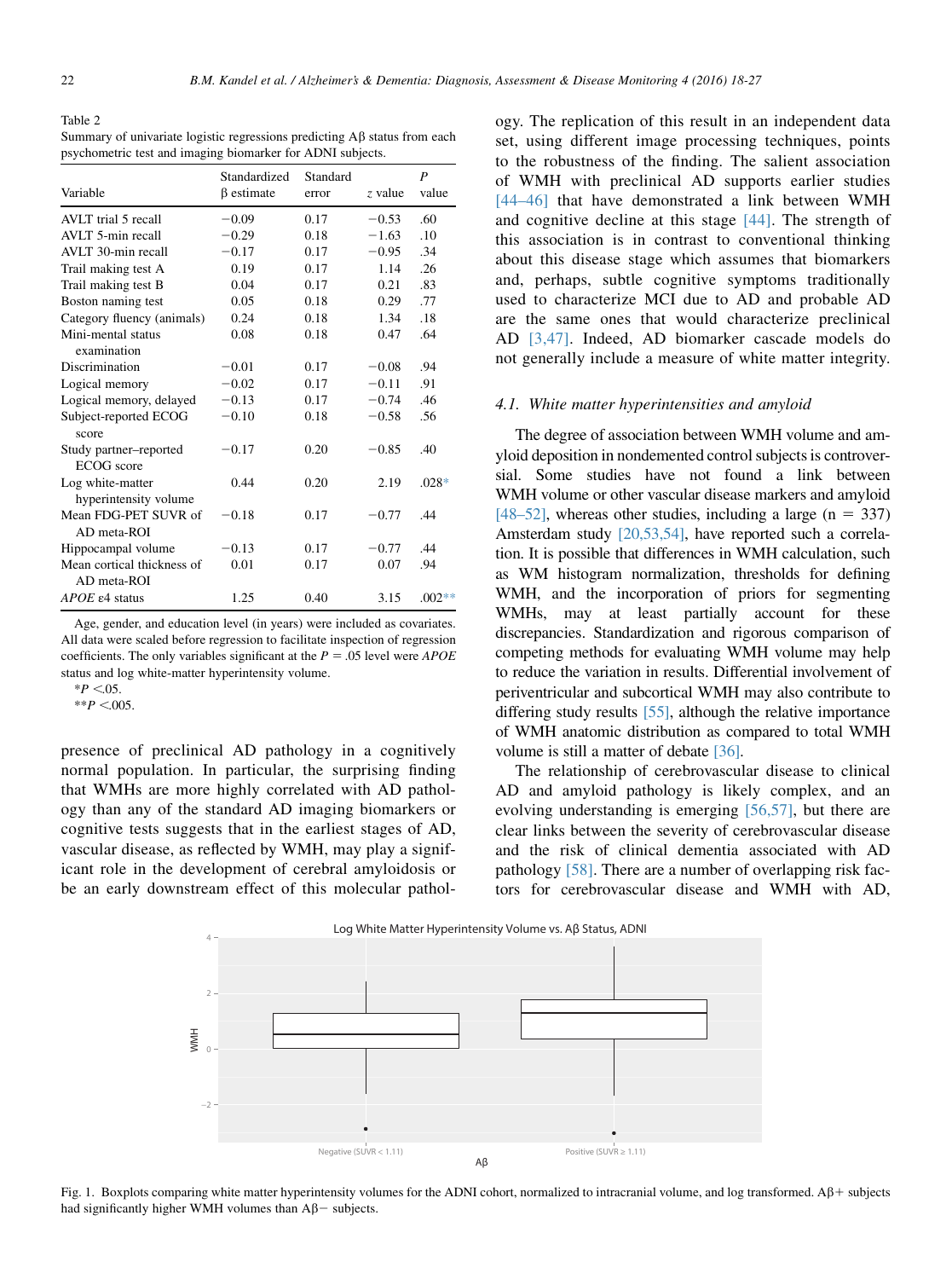<span id="page-5-0"></span>Table 3 Summary of PPMI cohort demographics

| Characteristic                               | All subjects<br>(mean $\pm$ standard<br>deviation) | $A\beta+$     | Aß-             |
|----------------------------------------------|----------------------------------------------------|---------------|-----------------|
| Number of subjects                           | 58                                                 | 12            | 46              |
| Number of males                              | 35                                                 | 7             | 28              |
| Age $(y)$                                    | $60 \pm 13$                                        | $62 + 18$     | $60 \pm 11$     |
| Number of $APOE$ $\varepsilon$ 4<br>carriers | 12                                                 | 5             |                 |
| White-matter lesion<br>volume $(mm^3)$       | $2654 \pm 5757$                                    | $4757 + 7509$ | $2105 \pm 5168$ |

including hypertension, diabetes, obesity, and tobacco use. For example, poorly controlled hypertension has been found to correlate with amyloid plaque pathology [\[59\],](#page-8-0) and circle of Willis atherosclerosis is more highly related to AD pathology than other common proteinopathies [\[60,61\]](#page-8-0). Other work has related blood pressure and systemic arterial stiffness, also associated with WMH, to amyloid burden measured by amyloid imaging [\[62,63\]](#page-9-0). We did not observe statistically significant differences between mean arterial pressure, systolic, and diastolic blood pressure, body mass index, or history of cardiovascular disease, hypertension, or smoking between  $A\beta$ <sup>+</sup> and  $A\beta$ <sup>-</sup> subjects in the ADNI cohort. Although we did not have complete medical histories of all subjects in the PPMI cohort, we did not observe differences in blood pressure between  $A\beta$ + and  $A\beta$  - subjects in the PPMI cohort either.

Whether these are common risk factors with dissociable associations or are more directly mechanistically related is unclear. WMH volume may be a marker of cerebral amyloid due to the increased likelihood of deposition of amyloid in vessel walls leading to development of cerebral amyloid angiopathy [\[64\]](#page-9-0). Alternatively, there are a number of potential mechanisms by which cerebrovascular changes may directly relate to deposition of cerebral amyloid. For example,  $A\beta$ clearance may depend of the perivascular "glymphatic" system which is diminished by reduced arterial pulsatility or stiffness [\[65\].](#page-9-0) Furthermore, a number of factors associated with cerebrovascular alterations, including hypoperfusion, may accelerate  $\overrightarrow{AB}$  production [\[66\].](#page-9-0) An enhanced understanding of these linkages may provide vascular specific therapeutic options at presymptomatic stages.

#### 4.2. Independent association of white matter hyperintensities and APOE status with cerebral amyloid

The finding that WMH and APOE ε4 carrier status are both independently associated with amyloid, and that WMH volume is not associated with *APOE* implies that vascular burden increases the risk for cerebral amyloid over and above this highly significant genetic risk. This finding is in consonance with other studies that have shown that WMH volume is an independent risk factor for incident dementia [\[67\]](#page-9-0), although not all studies have supported this result [\[52\]](#page-8-0). The independence of these factors is particularly interesting given the relationship of APOE with cardiovascular risk [\[68,69\].](#page-9-0) Nonetheless, it is worth noting that we did not observe the same dissociation in the PPMI data set, although this could be due in part to an issue of power.

### 4.3. Lack of relationship with traditional AD neurodegenerative biomarkers and cognitive measures

The current findings did not support the role of neuroimaging biomarkers that have more traditionally been associated with AD in the prodromal and dementia stages of disease, including hippocampal volumes, cortical thickness, and FDG-PET. Although some prior studies have found associations between cortical thinning or volume changes and amy-loid status in cognitively normal individuals [\[70–74\]](#page-9-0), this has not been a consistent finding [\[75\]](#page-9-0). The differences in results may be due to methodologic differences, with some studies using rate of atrophy and others cross-sectional measures. The observed inconsistency may also be due to the heterogeneity among the proposed "stages" of preclinical AD, which include a spectrum of neurodegeneration and cognitive



Fig. 2. Boxplots comparing log white matter hyperintensity volumes for the PPMI cohort, normalized to intracranial volume and log transformed. As in the ADNI cohort,  $A\beta$ + subjects had significantly higher WMH volumes than  $A\beta$  - subjects.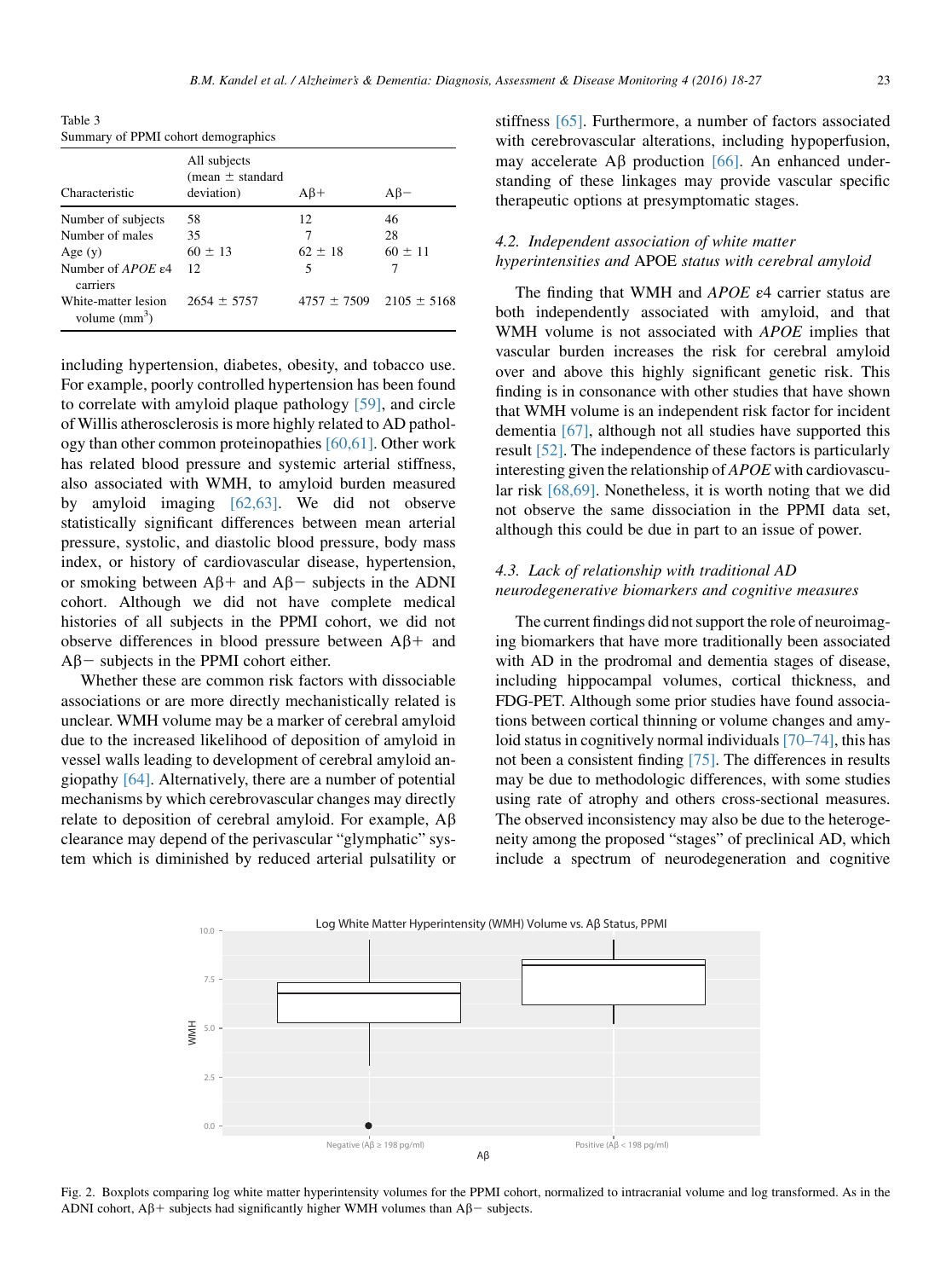change  $[3]$ . This also may explain why in some instances cognitive measures have also been reported to be associated with preclinical AD [\[8,76,77\].](#page-7-0) It is worth pointing out that while not significant, hippocampal volume was smaller and 5-minute delayed recall on the AVLT was poorer in the group with evidence of cerebral amyloid. Finally, despite work suggesting a link between subjective complaints and amyloid status [\[7\],](#page-7-0) we did not find either the patient or informantbased ECog of value for predicting preclinical AD; this finding resonates with results from a recent meta-analysis of amyloid status in cognitively normal adults with and without subjective symptoms [\[5\].](#page-7-0)

Although small vessel disease is typically associated with executive dysfunction, we did not observe an association between executive function and WMH volume. This lack of association may be because we studied only cognitively normal subjects, so the variance in cognitive ability is relatively limited. It also may be the case that white matter findings associated with cerebral amyloid do not have the same impact on executive function as those unassociated with amyloid and instead accompanied by more pervasive cerebrovascular disease.

#### 4.4. Limitations

Our study is limited by the cross-sectional nature of the data, and a longitudinal study looking at the relative timing of the development of WMH and cerebral amyloid would be informative of the direction of causality in this relationship. The characteristics of the ADNI cohort may impact the generalizability of the findings. The ADNI cohort is racially and socioeconomically homogeneous and is relatively free of cardiovascular disease and other comorbidities. It is uncertain whether the relationship between WMH and  $\overrightarrow{AB}$ would be strengthened or weakened in a more heterogeneous cohort with more prevalent cardiovascular pathology. In addition, the lack of standardization both of FLAIR imaging methods, including resolution and WMH quantification techniques makes comparisons of different populations difficult. The clinical applicability of WMH quantification would be greatly enhanced by a standardized measurement method. Additional replication in other cohorts would bolster confidence in the observed association. Although manual quality control was performed on all hippocampal and WMH segmentations to avoid major failures, it is possible that minor errors affected the results. Finally, although cerebral  $\mathbf{A}\beta$  has been adopted as the defining feature of preclinical AD, the lack of complete longitudinal data on ADNI 2/GO precludes any definitive conclusion on the impact of WMH on developing clinical AD in the future.

#### 5. Conclusion

In our samples of cognitively normal controls, white matter hyperintensities (WMHs) are more highly associated with biomarker evidence of cerebral  $\mathbf{A}\boldsymbol{\beta}$  than any other recognized biomarker or cognitive test. This finding challenges the assumption that biomarkers of neurodegeneration, which are well established in later stages of disease, are reliably sensitive at the preclinical stage. As the preclinical stage of AD is increasingly recognized as a period of primary importance for preventing and ameliorating incipient neurodegeneration, the importance of accurately understanding correlates of AD pathology at this stage similarly increases. At the same time, the biological mechanism of the correlation between  $A\beta$  and WMH is not clear. A more thorough understanding of the nature of the relationship between  $\mathbf{A}\beta$  and WMH is necessary to establish potential targets for disease-modifying interventions. Nevertheless, it is clear that WMH should be considered as a potential biomarker for preclinical AD in addition to more widely used cognitive tests and imaging biomarkers.

#### Acknowledgments

Author contributions: B.M.K. and D.A.W. had full access to all the data in the study and take responsibility for the integrity of the data and the accuracy of the data analysis. D.A.W. and B.M.K. contributed to study concept and design. B.M.K., D.A.W., B.B.A., J.C.G., C.D., C.M., G.E., and J.D. performed the analysis and interpretation of data. B.M.K. and D.A.W. drafted the article. B.M.K., D.A.W., B.B.A., J.C.G., and C.D. performed the critical revision of the article for important intellectual content. B.M.K. and D.A.W. performed the statistical analysis of data. D.A.W., J.C.G., and C.D. obtained funding. D.A.W. and J.C.G. provided the administrative, technical, or material support. D.A.W. supervised the study.

Study funding: This research was supported by NIH grants T32-EB009384, K01-ES025432-01, R01-AG14971, R01- NS061906, AG010124, AG043503, AG040271, and the Berkman Charitable Trust. Joint funding was provided by the Michael J. Fox Foundation for Parkinson's Research, Alzheimer's Association, and Weston Brain Institute (BAND-9665). D.A.W. has performed consulting for GE Healthcare, Inc. B.M.K., B.B.A., J.C.G., C.T.M., J.M., C.D., and G.E. have no disclosures to report. The funding agencies had no say in the design and conduct of the study; collection, management, analysis, and interpretation of the data; or preparation, review, and approval of the article.

Data collection and sharing for this project was funded by the Alzheimer's Disease Neuroimaging Initiative (ADNI) (National Institutes of Health Grant U01 AG024904) and DOD ADNI (Department of Defense award number W81XWH-12-2-0012). ADNI is funded by the National Institute on Aging, the National Institute of Biomedical Imaging and Bioengineering, and through generous contributions from the following: Alzheimer's Association; Alzheimer's Drug Discovery Foundation; Araclon Biotech; BioClinica, Inc.; Biogen Idec Inc.; Bristol-Myers Squibb Company; Eisai Inc.; Elan Pharmaceuticals, Inc.; Eli Lilly and Company; EuroImmun; F. Hoffmann-La Roche Ltd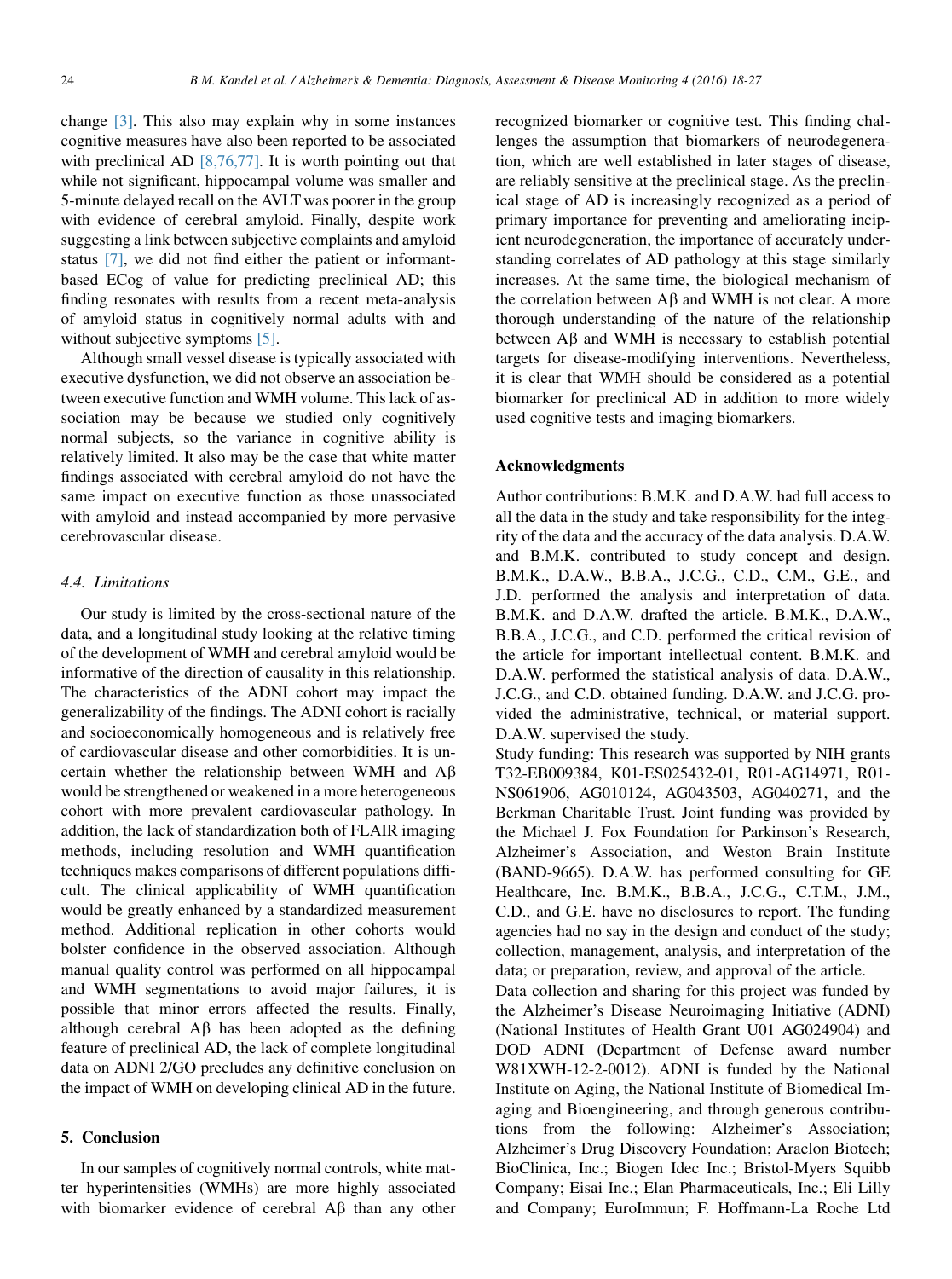<span id="page-7-0"></span>and its affiliated company Genentech, Inc.; Fujirebio; GE Healthcare; IXICO Ltd.; Janssen Alzheimer Immunotherapy Research & Development, LLC.; Johnson & Johnson Pharmaceutical Research & Development LLC.; Medpace, Inc.; Merck & Co., Inc.; Meso Scale Diagnostics, LLC.; NeuroRx Research; Neurotrack Technologies; Novartis Pharmaceuticals Corporation; Pfizer Inc.; Piramal Imaging; Servier; Synarc Inc.; and Takeda Pharmaceutical Company. The Canadian Institutes of Health Research is providing funds to support ADNI clinical sites in Canada. Private sector contributions are facilitated by the Foundation for the National Institutes of Health ([www.fnih.org\)](http://www.fnih.org). The grantee organization is the Northern California Institute for Research and Education, and the study is coordinated by the Alzheimer's Disease Cooperative Study at the University of California, San Diego. ADNI data are disseminated by the Laboratory for Neuro Imaging at the University of Southern California.

PPMI, a public-private partnership, is funded by the Michael J. Fox Foundation for Parkinson's Research and funding partners, including Abbvie, Avid, Biogen, Bristol-Myers Squibb, Covance, GE Healthcare, Genentech, GlaxoSmithKline, Lilly, Lundbeck, Merck, Meso Scale Discovery, Pfizer, Piramal, Roche, Servier, and UCB.

### RESEARCH IN CONTEXT

- 1. Systematic review: We reviewed the literature using PubMed and Google Scholar searches, as well as meeting abstracts and presentations. There has been an increasing interest in the contribution of vascular disease to Alzheimer's Disease in general, and several recent studies have specifically looked at white matter hyperintensity (WMH) volume in the context of preclinical Alzheimer's disease. These studies are referenced.
- 2. Interpretation: We found that WMH volume is more highly associated with preclinical Alzheimer's disease than any conventional biomarker. This finding supports the notion that vascular disease, as marked by WMH, is associated with cerebral amyloid deposition at early disease phases, perhaps preceding other downstream neurodegenerative changes.
- 3. Future directions: This work raises several questions for future research. First, although WMH volume is an important marker of small vessel disease, there may be other markers of vascular health that are more sensitive to preclinical Alzheimer's. Second, and most importantly, the direction of causality between cerebrovascular disease and amyloid deposition is uncertain and deserves intensive study given implications for potential preventative interventions.

#### References

- [1] [Sperling RA, Jack CR, Aisen PS. Testing the Right Target and Right](http://refhub.elsevier.com/S2352-8729(16)30019-7/sref1) [Drug at the Right Stage. Sci Transl Med 2011;3:111cm33](http://refhub.elsevier.com/S2352-8729(16)30019-7/sref1).
- [2] [Sperling RA, Rentz DM, Johnson KA, Karlawish J, Donohue M,](http://refhub.elsevier.com/S2352-8729(16)30019-7/sref2) [Salmon DP, et al. The A4 Study: Stopping AD before symptoms](http://refhub.elsevier.com/S2352-8729(16)30019-7/sref2) [Begin? Sci Transl Med 2014;6:228fs13](http://refhub.elsevier.com/S2352-8729(16)30019-7/sref2).
- [3] [Sperling RA, Aisen PS, Beckett LA, Bennett DA, Craft S, Fagan AM,](http://refhub.elsevier.com/S2352-8729(16)30019-7/sref3) [et al. Toward defining the preclinical stages of Alzheimer's disease:](http://refhub.elsevier.com/S2352-8729(16)30019-7/sref3) [recommendations from the National Institute on Aging-Alzheimer's](http://refhub.elsevier.com/S2352-8729(16)30019-7/sref3) [Association workgroups on diagnostic guidelines for Alzheimer's](http://refhub.elsevier.com/S2352-8729(16)30019-7/sref3) [disease. Alzheimers Dement 2011;7:280–92](http://refhub.elsevier.com/S2352-8729(16)30019-7/sref3).
- [4] [Vos SJ, Xiong C, Visser PJ, Jasielec MS, Hassenstab J, Grant EA, et al.](http://refhub.elsevier.com/S2352-8729(16)30019-7/sref4) [Preclinical Alzheimer's disease and its outcome: a longitudinal cohort](http://refhub.elsevier.com/S2352-8729(16)30019-7/sref4) [study. Lancet Neurol 2013;12:957–65.](http://refhub.elsevier.com/S2352-8729(16)30019-7/sref4)
- [5] [Jansen WJ, Ossenkoppele R, Knol DL, Tijms BM, Scheltens P,](http://refhub.elsevier.com/S2352-8729(16)30019-7/sref5) [Verhey FR, et al. Prevalence of cerebral amyloid pathology in persons](http://refhub.elsevier.com/S2352-8729(16)30019-7/sref5) [without dementia: A meta-analysis. JAMA 2015;313:1924–38.](http://refhub.elsevier.com/S2352-8729(16)30019-7/sref5)
- [6] [Morris JC, Roe CM, Xiong C, Fagan AM, Goate AM, Holtzman DM,](http://refhub.elsevier.com/S2352-8729(16)30019-7/sref6) [et al. APOE predicts amyloid-beta but not tau Alzheimer pathology in](http://refhub.elsevier.com/S2352-8729(16)30019-7/sref6) [cognitively normal aging. Ann Neurol 2010;67:122–31](http://refhub.elsevier.com/S2352-8729(16)30019-7/sref6).
- [7] [Amariglio RE, Becker JA, Carmasin J, Wadsworth LP, Lorius N,](http://refhub.elsevier.com/S2352-8729(16)30019-7/sref7) [Sullivan C, et al. Subjective cognitive complaints and amyloid burden](http://refhub.elsevier.com/S2352-8729(16)30019-7/sref7) [in cognitively normal older individuals. Neuropsychologia 2012;](http://refhub.elsevier.com/S2352-8729(16)30019-7/sref7) [50:2880–6](http://refhub.elsevier.com/S2352-8729(16)30019-7/sref7).
- [8] [Wolk DA, Mancuso L, Kliot D, Arnold SE, Dickerson BC. Familiarity](http://refhub.elsevier.com/S2352-8729(16)30019-7/sref8)[based memory as an early cognitive marker of preclinical and prodro](http://refhub.elsevier.com/S2352-8729(16)30019-7/sref8)[mal AD. Neuropsychologia 2013;51:1094–102.](http://refhub.elsevier.com/S2352-8729(16)30019-7/sref8)
- [9] [Papp KV, Amariglio RE, Mormino EC, Hedden T, Dekhytar M,](http://refhub.elsevier.com/S2352-8729(16)30019-7/sref9) [Johnson KA, et al. Free and cued memory in relation to biomarker](http://refhub.elsevier.com/S2352-8729(16)30019-7/sref9)[defined abnormalities in clinically normal older adults and those at](http://refhub.elsevier.com/S2352-8729(16)30019-7/sref9) [risk for Alzheimer's disease. Neuropsychologia 2015;73:169–75](http://refhub.elsevier.com/S2352-8729(16)30019-7/sref9).
- [10] [Killiany RJ, Gomez-Isla T, Moss M, Kikinis R, Sandor T, Jolesz F,](http://refhub.elsevier.com/S2352-8729(16)30019-7/sref10) [et al. Use of structural magnetic resonance imaging to predict who](http://refhub.elsevier.com/S2352-8729(16)30019-7/sref10) [will get Alzheimer's disease. Ann Neurol 2000;47:430–9.](http://refhub.elsevier.com/S2352-8729(16)30019-7/sref10)
- [11] [Davatzikos C, Bhatt P, Shaw LM, Batmanghelich KN, Trojanowski JQ.](http://refhub.elsevier.com/S2352-8729(16)30019-7/sref11) [Prediction of MCI to AD conversion, via MRI, CSF biomarkers, and](http://refhub.elsevier.com/S2352-8729(16)30019-7/sref11) [pattern classification. Neurobiol Aging 2011;32:2322.e19–27](http://refhub.elsevier.com/S2352-8729(16)30019-7/sref11).
- [12] [Eckerstr](http://refhub.elsevier.com/S2352-8729(16)30019-7/sref12)ö[m C, Olsson E, Bjerke M, Malmgren H, Edman A, Wallin A,](http://refhub.elsevier.com/S2352-8729(16)30019-7/sref12) [et al. A combination of neuropsychological, neuroimaging, and cere](http://refhub.elsevier.com/S2352-8729(16)30019-7/sref12)[brospinal fluid markers predicts conversion from mild cognitive](http://refhub.elsevier.com/S2352-8729(16)30019-7/sref12) [impairment to dementia. J Alzheimers Dis 2013;36:421–31](http://refhub.elsevier.com/S2352-8729(16)30019-7/sref12).
- [13] [EwersM,Walsh C, Trojanowski JQ, Shaw LM, Petersen RC, Jack CR Jr,](http://refhub.elsevier.com/S2352-8729(16)30019-7/sref13) [et al. Prediction of conversion from mild cognitive impairment to](http://refhub.elsevier.com/S2352-8729(16)30019-7/sref13) [Alzheimer's disease dementia based upon biomarkers and neuropsycho](http://refhub.elsevier.com/S2352-8729(16)30019-7/sref13)[logical test performance. Neurobiol Aging 2012;33:1203–12142](http://refhub.elsevier.com/S2352-8729(16)30019-7/sref13).
- [14] [Gomar JJ, Bobes-Bascaran MT, Conejero-Goldberg C, Davies P,](http://refhub.elsevier.com/S2352-8729(16)30019-7/sref14) [Goldberg TE, Alzheimer's Disease Neuroimaging Initiative. UTility](http://refhub.elsevier.com/S2352-8729(16)30019-7/sref14) [of combinations of biomarkers, cognitive markers, and risk factors](http://refhub.elsevier.com/S2352-8729(16)30019-7/sref14) [to predict conversion from mild cognitive impairment to Alzheimer](http://refhub.elsevier.com/S2352-8729(16)30019-7/sref14) [disease in patients in the alzheimer's disease neuroimaging initiative.](http://refhub.elsevier.com/S2352-8729(16)30019-7/sref14) [Arch Gen Psychiatry 2011;68:961–9.](http://refhub.elsevier.com/S2352-8729(16)30019-7/sref14)
- [15] [Kandel BM, Avants BB, Gee JC, Arnold SE, Wolk DA. Neuropsycho](http://refhub.elsevier.com/S2352-8729(16)30019-7/sref15)[logical testing predicts cerebrospinal fluid amyloid-](http://refhub.elsevier.com/S2352-8729(16)30019-7/sref15) $\beta$  in mild cognitive [impairment. J Alzheimers Dis 2015;46:901–12](http://refhub.elsevier.com/S2352-8729(16)30019-7/sref15).
- [16] [Yoshita M, Fletcher E, Harvey D, Ortega M, Martinez O, Mungas DM,](http://refhub.elsevier.com/S2352-8729(16)30019-7/sref16) [et al. Extent and distribution of white matter hyperintensities in normal](http://refhub.elsevier.com/S2352-8729(16)30019-7/sref16) [aging, MCI, and AD. Neurology 2006;67:2192–8](http://refhub.elsevier.com/S2352-8729(16)30019-7/sref16).
- [17] [Provenzano FA, Muraskin J, Tosto G, Narkhede A, Wasserman BT,](http://refhub.elsevier.com/S2352-8729(16)30019-7/sref17) [Griffith EY, et al. White matter hyperintensities and cerebral amyloid](http://refhub.elsevier.com/S2352-8729(16)30019-7/sref17)[osis: Necessary and sufficient for clinical expression of alzheimer](http://refhub.elsevier.com/S2352-8729(16)30019-7/sref17) [disease? JAMA Neurol 2013;70:455–61.](http://refhub.elsevier.com/S2352-8729(16)30019-7/sref17)
- [18] [Son SJ, Lee KS, Lee Y, Baek JH, Choi SH, Na DL, et al. Association](http://refhub.elsevier.com/S2352-8729(16)30019-7/sref18) [between white matter hyperintensity severity and cognitive impair](http://refhub.elsevier.com/S2352-8729(16)30019-7/sref18)[ment according to the presence of the apolipoprotein E \(APOE\)](http://refhub.elsevier.com/S2352-8729(16)30019-7/sref18) ε[4](http://refhub.elsevier.com/S2352-8729(16)30019-7/sref18) [allele in the elderly: retrospective analysis of data from the CREDOS](http://refhub.elsevier.com/S2352-8729(16)30019-7/sref18) [study. J Clin Psychiatry 2012;73:1555–62](http://refhub.elsevier.com/S2352-8729(16)30019-7/sref18).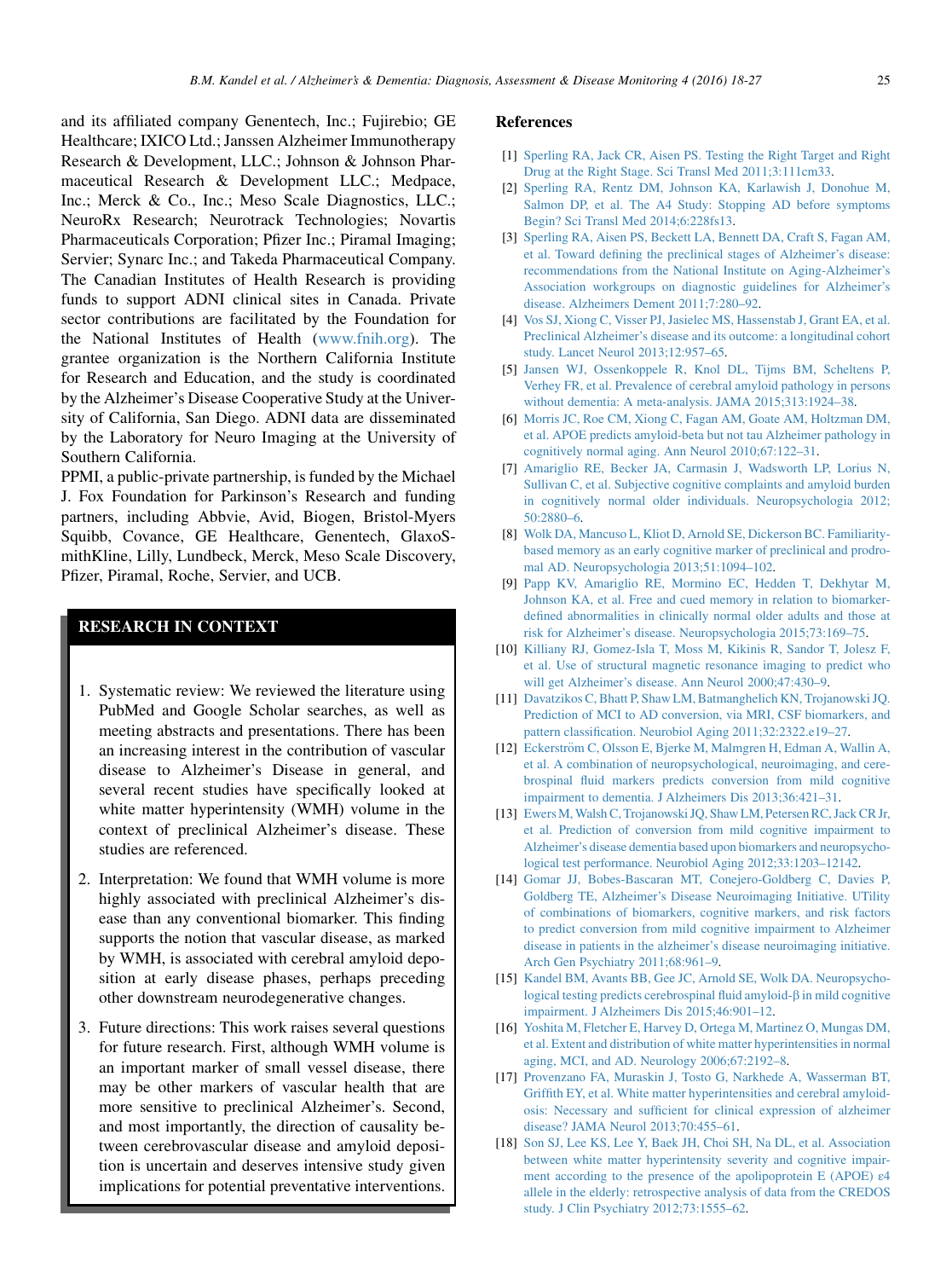- <span id="page-8-0"></span>[19] [Barnes J, Carmichael OT, Leung KK, Schwarz C, Ridgway GR,](http://refhub.elsevier.com/S2352-8729(16)30019-7/sref19) [Bartlett JW, et al. Vascular and Alzheimer's disease markers](http://refhub.elsevier.com/S2352-8729(16)30019-7/sref19) [independently predict brain atrophy rate in Alzheimer's Disease](http://refhub.elsevier.com/S2352-8729(16)30019-7/sref19) [Neuroimaging Initiative controls. Neurobiol Aging 2013;34:](http://refhub.elsevier.com/S2352-8729(16)30019-7/sref19) [1996–2002.](http://refhub.elsevier.com/S2352-8729(16)30019-7/sref19)
- [20] [Kester MI, Goos JD, Teunissen CE, Benedictus MR, Bouwman FH,](http://refhub.elsevier.com/S2352-8729(16)30019-7/sref20) [Wattjes MP, et al. Associations between cerebral small-vessel disease](http://refhub.elsevier.com/S2352-8729(16)30019-7/sref20) [and Alzheimer disease pathology as measured by cerebrospinal fluid](http://refhub.elsevier.com/S2352-8729(16)30019-7/sref20) [biomarkers. JAMA Neurol 2014;71:855–62](http://refhub.elsevier.com/S2352-8729(16)30019-7/sref20).
- [21] [Petersen RC, Aisen PS, Beckett LA, Donohue MC, Gamst AC,](http://refhub.elsevier.com/S2352-8729(16)30019-7/sref21) [Harvey DJ, et al. Alzheimer's Disease Neuroimaging Initiative](http://refhub.elsevier.com/S2352-8729(16)30019-7/sref21) [\(ADNI\): clinical characterization. Neurology 2010;74:201–9](http://refhub.elsevier.com/S2352-8729(16)30019-7/sref21).
- [22] [Folstein MF, Folstein SE, McHugh PR. "Mini-mental state": A prac](http://refhub.elsevier.com/S2352-8729(16)30019-7/sref22)[tical method for grading the cognitive state of patients for the clinician.](http://refhub.elsevier.com/S2352-8729(16)30019-7/sref22) [J Psychiatr Res 1975;12:189–98.](http://refhub.elsevier.com/S2352-8729(16)30019-7/sref22)
- [23] [Rey A. L'examen clinique en psychologie. Paris: Presses universitaires](http://refhub.elsevier.com/S2352-8729(16)30019-7/sref23) [de France; 1964.](http://refhub.elsevier.com/S2352-8729(16)30019-7/sref23)
- [24] [Wechsler D. Wechsler Memory Scale Revised Manual. New York:](http://refhub.elsevier.com/S2352-8729(16)30019-7/sref24) [The Psychological Corporation, Harcourt Brace Jovanovich, Inc.;](http://refhub.elsevier.com/S2352-8729(16)30019-7/sref24) [1987](http://refhub.elsevier.com/S2352-8729(16)30019-7/sref24).
- [25] [Reitan RM. Validity of the trail making test as an indicator of organic](http://refhub.elsevier.com/S2352-8729(16)30019-7/sref25) [brain damage. Percept Mot Skills 1958;8:271–6](http://refhub.elsevier.com/S2352-8729(16)30019-7/sref25).
- [26] [Butters N, Granholm E, Salmon DP, Grant I, Wolfe J. Episodic and](http://refhub.elsevier.com/S2352-8729(16)30019-7/sref26) [semantic memory: A comparison of amnesic and demented patients.](http://refhub.elsevier.com/S2352-8729(16)30019-7/sref26) [J Clin Exp Neuropsychol 1987;9:479–97](http://refhub.elsevier.com/S2352-8729(16)30019-7/sref26).
- [27] [Kaplan E, Goodglass H, Weintraub S, Goodglass H. Boston Naming](http://refhub.elsevier.com/S2352-8729(16)30019-7/sref27) [Test. Philadelphia: Lea & Febiger; 1983](http://refhub.elsevier.com/S2352-8729(16)30019-7/sref27).
- [28] [Wolk DA, Dickerson BC. Fractionating verbal episodic memory in](http://refhub.elsevier.com/S2352-8729(16)30019-7/sref28) [Alzheimer's disease. Neuroimage 2011;54:1530–9](http://refhub.elsevier.com/S2352-8729(16)30019-7/sref28).
- [29] [Snodgrass JG, Corwin J. Pragmatics of measuring recognition mem](http://refhub.elsevier.com/S2352-8729(16)30019-7/sref29)[ory: Applications to dementia and amnesia. J Exp Psychol Gen](http://refhub.elsevier.com/S2352-8729(16)30019-7/sref29) [1988;117:34–50](http://refhub.elsevier.com/S2352-8729(16)30019-7/sref29).
- [30] [Farias ST, Mungas D, Reed BR, Cahn-Weiner D, Jagust W, Baynes K,](http://refhub.elsevier.com/S2352-8729(16)30019-7/sref30) [et al. The measurement of everyday cognition \(ECog\): Scale deve](http://refhub.elsevier.com/S2352-8729(16)30019-7/sref30)[lopment and psychometric properties. Neuropsychology 2008;22:](http://refhub.elsevier.com/S2352-8729(16)30019-7/sref30) [531–44](http://refhub.elsevier.com/S2352-8729(16)30019-7/sref30).
- [31] [Edmonds EC, Delano-Wood L, Galasko DR, Salmon DP, Bondi MW.](http://refhub.elsevier.com/S2352-8729(16)30019-7/sref31) [Subjective Cognitive Complaints Contribute to Misdiagnosis of Mild](http://refhub.elsevier.com/S2352-8729(16)30019-7/sref31) [Cognitive Impairment. J Int Neuropsychol Soc 2014;20:836–47.](http://refhub.elsevier.com/S2352-8729(16)30019-7/sref31)
- [32] [Landau SM, Mintun MA, Joshi AD, Koeppe RA, Petersen RC,](http://refhub.elsevier.com/S2352-8729(16)30019-7/sref32) [Aisen PS, et al. Amyloid deposition, hypometabolism, and longitudi](http://refhub.elsevier.com/S2352-8729(16)30019-7/sref32)[nal cognitive decline. Ann Neurol 2012;72:578–86.](http://refhub.elsevier.com/S2352-8729(16)30019-7/sref32)
- [33] [Landau SM, Harvey D, Madison CM, Koeppe RA, Reiman EM,](http://refhub.elsevier.com/S2352-8729(16)30019-7/sref33) [Foster NL, et al. Associations between cognitive, functional, and](http://refhub.elsevier.com/S2352-8729(16)30019-7/sref33) [FDG-PET measures of decline in AD and MCI. Neurobiol Aging](http://refhub.elsevier.com/S2352-8729(16)30019-7/sref33) [2011;32:1207–18](http://refhub.elsevier.com/S2352-8729(16)30019-7/sref33).
- [34] [Dale AM, Fischl B, Sereno MI. Cortical surface-based analysis. I. Seg](http://refhub.elsevier.com/S2352-8729(16)30019-7/sref34)[mentation and surface reconstruction. Neuroimage 1999;9:179–94.](http://refhub.elsevier.com/S2352-8729(16)30019-7/sref34)
- [35] [Desikan RS, Sabuncu MR, Schmansky NJ, Reuter M, Cabral HJ,](http://refhub.elsevier.com/S2352-8729(16)30019-7/sref35) [Hess CP, et al. Selective Disruption of the Cerebral Neocortex in](http://refhub.elsevier.com/S2352-8729(16)30019-7/sref35) [Alzheimer's Disease. PLoS One 2010;5:e12853](http://refhub.elsevier.com/S2352-8729(16)30019-7/sref35).
- [36] [DeCarli C, Fletcher E, Ramey V, Harvey D, Jagust WJ. Anatomical](http://refhub.elsevier.com/S2352-8729(16)30019-7/sref36) [Mapping of White Matter Hyperintensities \(WMH\) Exploring the](http://refhub.elsevier.com/S2352-8729(16)30019-7/sref36) [Relationships Between Periventricular WMH, Deep WMH, and Total](http://refhub.elsevier.com/S2352-8729(16)30019-7/sref36) [WMH Burden. Stroke 2005;36:50–5.](http://refhub.elsevier.com/S2352-8729(16)30019-7/sref36)
- [37] [McMillan C, Wolk D. Presence of Cerebral Amyloid Modulates](http://refhub.elsevier.com/S2352-8729(16)30019-7/sref37) [Phenotype and Pattern of Neurodegeneration in early Parkinson's](http://refhub.elsevier.com/S2352-8729(16)30019-7/sref37) [Disease \(P5.023\). Neurology 2015;84\(14 Supplement\). P5.023](http://refhub.elsevier.com/S2352-8729(16)30019-7/sref37).
- [38] [Tustison NJ, Avants BB, Cook PA, Zheng Y, Egan A, Yushkevich PA,](http://refhub.elsevier.com/S2352-8729(16)30019-7/sref38) [et al. N4ITK: Improved N3 Bias Correction. IEEE Trans Med Imaging](http://refhub.elsevier.com/S2352-8729(16)30019-7/sref38) [2010;29:1310–20](http://refhub.elsevier.com/S2352-8729(16)30019-7/sref38).
- [39] [Doshi J, Erus G, Ou Y, Gaonkar B, Davatzikos C. Multi-Atlas Skull-](http://refhub.elsevier.com/S2352-8729(16)30019-7/sref39)[Stripping. Acad Radiol 2013;20:1566–76.](http://refhub.elsevier.com/S2352-8729(16)30019-7/sref39)
- [40] [Doshi JJ, Erus G, Ou Y, Davatzikos C. Ensemble-based medical image](http://refhub.elsevier.com/S2352-8729(16)30019-7/sref40) [labeling via sampling morphological appearance manifolds. In:](http://refhub.elsevier.com/S2352-8729(16)30019-7/sref40) [MICCAI Challenge Workshop on Segmentation: Algorithms, Theory](http://refhub.elsevier.com/S2352-8729(16)30019-7/sref40) [and Applications. Nagoya, Japan; 2013](http://refhub.elsevier.com/S2352-8729(16)30019-7/sref40).
- [41] [Ou Y, Sotiras A, Paragios N, Davatzikos C. DRAMMS: Deformable](http://refhub.elsevier.com/S2352-8729(16)30019-7/sref41) [registration via attribute matching and mutual-saliency weighting.](http://refhub.elsevier.com/S2352-8729(16)30019-7/sref41) [Med Image Anal 2011;15:622–39](http://refhub.elsevier.com/S2352-8729(16)30019-7/sref41).
- [42] [Zacharaki EI, Kanterakis S, Bryan RN, Davatzikos C. Measuring brain](http://refhub.elsevier.com/S2352-8729(16)30019-7/sref42) [lesion progression with a supervised tissue classification system. Med](http://refhub.elsevier.com/S2352-8729(16)30019-7/sref42) [Image Comput Comput Assist Interv 2008;11:620–7](http://refhub.elsevier.com/S2352-8729(16)30019-7/sref42).
- [43] [Schwarz G. Estimating the dimension of a model. Ann Stat 1978;](http://refhub.elsevier.com/S2352-8729(16)30019-7/sref43) [6:461–4](http://refhub.elsevier.com/S2352-8729(16)30019-7/sref43).
- [44] [Silbert LC, Dodge HH, Perkins LG, Sherbakov L, Lahna D, Erten-](http://refhub.elsevier.com/S2352-8729(16)30019-7/sref44)[Lyons D, et al. Trajectory of white matter hyperintensity burden pre](http://refhub.elsevier.com/S2352-8729(16)30019-7/sref44)[ceding mild cognitive impairment. Neurology 2012;79:741–7.](http://refhub.elsevier.com/S2352-8729(16)30019-7/sref44)
- [45] [Zhuang L, Sachdev PS, Trollor JN, Kochan NA, Reppermund S,](http://refhub.elsevier.com/S2352-8729(16)30019-7/sref45) [Brodaty H, et al. Microstructural white matter changes in cognitively](http://refhub.elsevier.com/S2352-8729(16)30019-7/sref45) [normal individuals at risk of amnestic MCI. Neurology 2012;](http://refhub.elsevier.com/S2352-8729(16)30019-7/sref45) [79:748–54](http://refhub.elsevier.com/S2352-8729(16)30019-7/sref45).
- [46] [Carmichael O, Mungas D, Beckett L, Harvey D, Farias ST, Reed B,](http://refhub.elsevier.com/S2352-8729(16)30019-7/sref46) [et al. MRI predictors of cognitive change in a diverse and carefully](http://refhub.elsevier.com/S2352-8729(16)30019-7/sref46) [characterized elderly population. Neurobiol Aging 2012;33:83–952.](http://refhub.elsevier.com/S2352-8729(16)30019-7/sref46)
- [47] [Jack CR, Knopman DS, Jagust WJ, Petersen RC, Weiner MW,](http://refhub.elsevier.com/S2352-8729(16)30019-7/sref47) [Aisen PS, et al. Tracking pathophysiological processes in Alzheimer's](http://refhub.elsevier.com/S2352-8729(16)30019-7/sref47) [disease: an updated hypothetical model of dynamic biomarkers.](http://refhub.elsevier.com/S2352-8729(16)30019-7/sref47) [Lancet Neurol 2013;12:207–16.](http://refhub.elsevier.com/S2352-8729(16)30019-7/sref47)
- [48] [Hedden T, Mormino EC, Amariglio RE, Younger AP, Schultz AP,](http://refhub.elsevier.com/S2352-8729(16)30019-7/sref48) [Becker JA, et al. Cognitive profile of amyloid burden and white matter](http://refhub.elsevier.com/S2352-8729(16)30019-7/sref48) [hyperintensities in cognitively normal older adults. J Neurosci 2012;](http://refhub.elsevier.com/S2352-8729(16)30019-7/sref48) [32:16233–42](http://refhub.elsevier.com/S2352-8729(16)30019-7/sref48).
- [49] [Marchant NL, Reed BR, DeCarli CS, Madison CM, Weiner MW,](http://refhub.elsevier.com/S2352-8729(16)30019-7/sref49) [Chui HC, et al. Cerebrovascular disease, beta-amyloid, and cognition](http://refhub.elsevier.com/S2352-8729(16)30019-7/sref49) [in aging. Neurobiol Aging 2012;33:1006.e25–36.](http://refhub.elsevier.com/S2352-8729(16)30019-7/sref49)
- [50] [Rutten-Jacobs LC, de Leeuw FE, Geurts-van Bon L, Gordinou de](http://refhub.elsevier.com/S2352-8729(16)30019-7/sref50) [Gouberville MC, Schepens-Franke AN, Dederen PJ, et al. White](http://refhub.elsevier.com/S2352-8729(16)30019-7/sref50) [Matter Lesions Are Not Related to Beta-Amyloid Deposition in an](http://refhub.elsevier.com/S2352-8729(16)30019-7/sref50) [Autopsy-Based Study. Curr Gerontol Geriatr Res 2011;2011:e826862](http://refhub.elsevier.com/S2352-8729(16)30019-7/sref50).
- [51] [Tanskanen M, Kalaria RN, Notkola IL, M](http://refhub.elsevier.com/S2352-8729(16)30019-7/sref51)äkelä M, Polvikoski T, [Myllykangas L, et al. Relationships between white matter hyperinten](http://refhub.elsevier.com/S2352-8729(16)30019-7/sref51)[sities, cerebral amyloid angiopathy and dementia in a population](http://refhub.elsevier.com/S2352-8729(16)30019-7/sref51)[based sample of the oldest old. Curr Alzheimer Res 2013;10:1090–7](http://refhub.elsevier.com/S2352-8729(16)30019-7/sref51).
- [52] [Lo RY, Jagust WJ, Alzheimer's Disease Neuroimaging Initiative.](http://refhub.elsevier.com/S2352-8729(16)30019-7/sref52) [Vascular burden and Alzheimer disease pathologic progression.](http://refhub.elsevier.com/S2352-8729(16)30019-7/sref52) [Neurology 2012;79:1349–55.](http://refhub.elsevier.com/S2352-8729(16)30019-7/sref52)
- [53] [Thanprasertsuk S, Martinez-Ramirez S, Pontes-Neto OM, Ni J,](http://refhub.elsevier.com/S2352-8729(16)30019-7/sref53) [Ayres A, Reed A, et al. Posterior white matter disease distribution as](http://refhub.elsevier.com/S2352-8729(16)30019-7/sref53) [a predictor of amyloid angiopathy. Neurology 2014;83:794–800.](http://refhub.elsevier.com/S2352-8729(16)30019-7/sref53)
- [54] [Stenset V, Hofoss D, Johnsen L, Berstad AE, Negaard A,](http://refhub.elsevier.com/S2352-8729(16)30019-7/sref54) [Skinningsrud A, et al. White matter lesion load increases the risk of](http://refhub.elsevier.com/S2352-8729(16)30019-7/sref54) low CSF A $\beta$ [42 in apolipoprotein E-](http://refhub.elsevier.com/S2352-8729(16)30019-7/sref54) $\epsilon$ [4 carriers attending a memory](http://refhub.elsevier.com/S2352-8729(16)30019-7/sref54) [clinic. J Neuroimaging 2011;21:e78–82](http://refhub.elsevier.com/S2352-8729(16)30019-7/sref54).
- [55] [de Leeuw FE, Richard F, de Groot JC, van Duijn CM, Hofman A, Van](http://refhub.elsevier.com/S2352-8729(16)30019-7/sref55) [Gijn J, et al. Interaction between hypertension, apoE, and cerebral](http://refhub.elsevier.com/S2352-8729(16)30019-7/sref55) [white matter lesions. Stroke 2004;35:1057–60](http://refhub.elsevier.com/S2352-8729(16)30019-7/sref55).
- [56] [Kling MA, Trojanowski JQ, Wolk DA, Lee VM, Arnold SE. Vascular](http://refhub.elsevier.com/S2352-8729(16)30019-7/sref56) [disease and dementias: paradigm shifts to drive research in new direc](http://refhub.elsevier.com/S2352-8729(16)30019-7/sref56)[tions. Alzheimers Dement 2013;9:76–92.](http://refhub.elsevier.com/S2352-8729(16)30019-7/sref56)
- [57] [Hughes TM, Kuller LH, Barinas-Mitchell EM, McDade EM,](http://refhub.elsevier.com/S2352-8729(16)30019-7/sref57) [Klunk WE, Cohen AD, et al. Arterial stiffness and](http://refhub.elsevier.com/S2352-8729(16)30019-7/sref57)  $\beta$ -amyloid progres[sion in nondemented elderly adults. JAMA Neurol 2014;71:562–8.](http://refhub.elsevier.com/S2352-8729(16)30019-7/sref57)
- [58] [Schneider JA, Wilson RS, Bienias JL, Evans DA, Bennett DA. Cere](http://refhub.elsevier.com/S2352-8729(16)30019-7/sref58)[bral infarctions and the likelihood of dementia from Alzheimer disease](http://refhub.elsevier.com/S2352-8729(16)30019-7/sref58) [pathology. Neurology 2004;62:1148–55](http://refhub.elsevier.com/S2352-8729(16)30019-7/sref58).
- [59] [Hoffman LB, Schmeidler J, Lesser GT, Beeri MS, Purohit DP,](http://refhub.elsevier.com/S2352-8729(16)30019-7/sref59) [Grossman HT, et al. Less Alzheimer disease neuropathology in medi](http://refhub.elsevier.com/S2352-8729(16)30019-7/sref59)[cated hypertensive than nonhypertensive persons. Neurology 2009;](http://refhub.elsevier.com/S2352-8729(16)30019-7/sref59) [72:1720–6](http://refhub.elsevier.com/S2352-8729(16)30019-7/sref59).
- [60] [Beach TG, Wilson JR, Sue LI, Newell A, Poston M, Cisneros R, et al.](http://refhub.elsevier.com/S2352-8729(16)30019-7/sref60) [Circle of Willis atherosclerosis: association with Alzheimer's disease,](http://refhub.elsevier.com/S2352-8729(16)30019-7/sref60) [neuritic plaques and neurofibrillary tangles. Acta Neuropathol 2007;](http://refhub.elsevier.com/S2352-8729(16)30019-7/sref60) [113:13–21](http://refhub.elsevier.com/S2352-8729(16)30019-7/sref60).